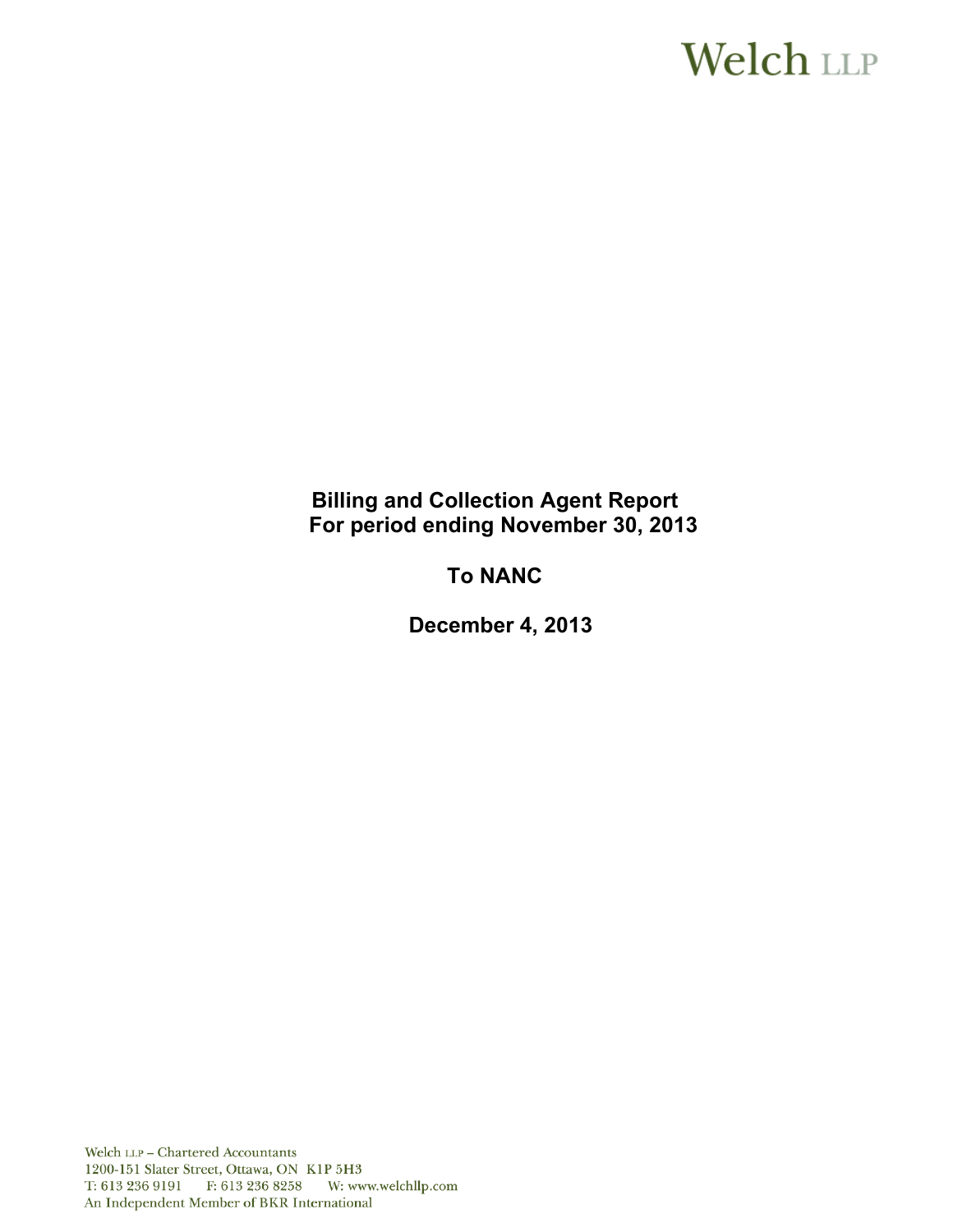### **NANPA FUND STATEMENT OF FINANCIAL POSITION NOVEMBER 30, 2013**

| <b>Assets</b>                                    |            |            |
|--------------------------------------------------|------------|------------|
| Cash Balance in bank account                     | \$         | 2,728,316  |
| Receivable from US Carriers                      | 273,292    |            |
| Receivable from Canada                           | 8,873      |            |
| Receivable from Caribbean countries              | 1.853      |            |
| Receivables forwarded to Treasury for collection | 207,603    |            |
| Allowance for uncollectible accounts             | (257, 600) | 234,021    |
| <b>Total assets</b>                              |            | 2,962,337  |
| Less: Accrued liabilities (see below for makeup) |            | (542, 048) |
| <b>Fund balance</b>                              |            | 2,420,289  |

**Makeup of Accrued Liabilities** (see following page for additional details)

| Welch LLP                          | 28.336        |
|------------------------------------|---------------|
| NEUSTAR Pooling 1K Block           | 285,350       |
| <b>NEUSTAR NANP Administration</b> | 174.797       |
| EY Audit Accrual                   | 43.000        |
| Data Collection Agent - USAC       | 10,565        |
|                                    | \$<br>542.048 |

**\*\*\*\*\*\*\*\*\*\*\*\*\*\*\*\*\*\*\*\*\*\*\*\*\*\*\*\*\*\*\*\*\*\*\*\*\*\*\*\*\*\*\*\*\*\*\*\*\*\*\*\*\*\*\*\*\*\*\*\*\*\*\*\*\*\*\*\*\*\*\*\*\*\*\*\*\***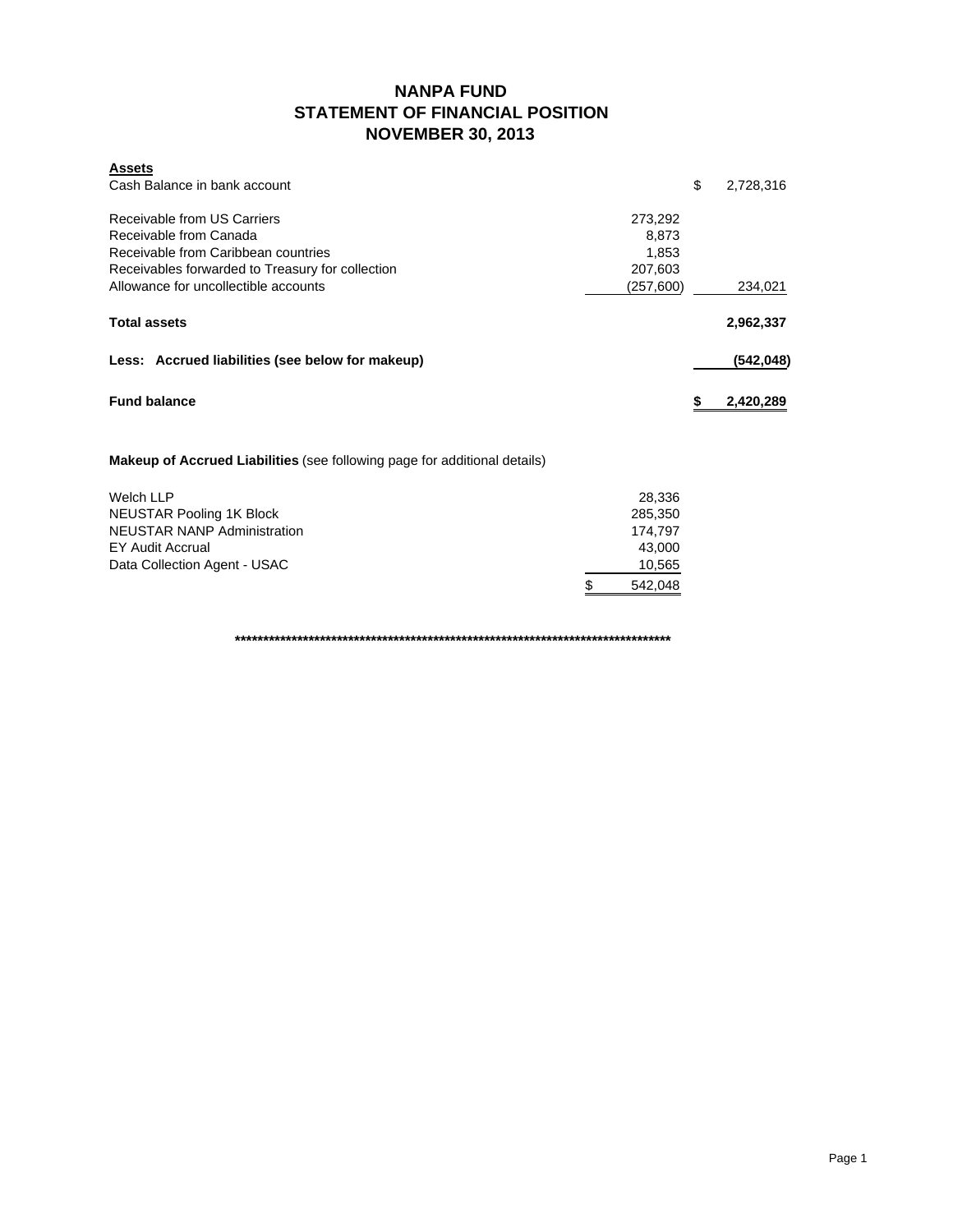#### **NANPA FUND FORECASTED STATEMENT OF CHANGES IN FUND BALANCE JULY 2013 TO JUNE 2014**

|                                                |            |                 |                          | Actual          |                 |                 | <b>Budgeted</b> |                 |                 |                 |                 |                 |                 |                   |                   | Variance between       |  |
|------------------------------------------------|------------|-----------------|--------------------------|-----------------|-----------------|-----------------|-----------------|-----------------|-----------------|-----------------|-----------------|-----------------|-----------------|-------------------|-------------------|------------------------|--|
|                                                |            |                 |                          |                 |                 |                 |                 |                 |                 |                 |                 |                 |                 |                   |                   | forecasted results and |  |
|                                                |            | Jul-13          | Aug-13                   | Sep-13          | Oct-13          | Nov-13          | <b>Dec-13</b>   | <b>Jan-14</b>   | Feb-14          | Mar-14          | Apr-14          | May-14          | <b>Jun-14</b>   | <b>Total</b>      | <b>Budget</b>     | budget at June 30/13   |  |
| Revenue                                        |            |                 |                          |                 |                 |                 |                 |                 |                 |                 |                 |                 |                 |                   |                   |                        |  |
| <b>International Contributions</b>             |            | 17,748          | 8,874                    | 8,874           | 8,873           | 8,873           | 8,873           | 8,873           | 8,873           | 8,873           | 8,873           | 8,873           |                 | 106,480           | 106,480           |                        |  |
| Canada<br>Caribbean countries                  | (1)<br>(1) | 22.112          | $\sim$                   |                 | $\sim$          | $\sim$          | <b>Contract</b> | $\sim$          | . .             | <b>Contract</b> |                 | . .             | . .             | 22.112            | 22,112            | <b>COL</b>             |  |
| <b>Total International Contributions</b>       |            | 39,860          | 8,874                    | 8,874           | 8,873           | 8,873           | 8.873           | 8,873           | 8,873           | 8,873           | 8,873           | 8.873           |                 | 128,592           | 128,592           |                        |  |
| Domestic Contributions - US carriers           | (1)        | 3.398.305       | 256,552                  | 459,330         | 230,562         | 227,320         | 230,760         | 230,760         | 230,760         | 230,760         | 230,760         | 230,760         |                 | 5,956,629         | 5,860,288         | 96,341                 |  |
| Late filing fees for Form 499A                 | (2)        | 3,100           | $3,000$ (                | $2,400$ ) (     | 1,200)          | 4,800)          |                 |                 |                 |                 |                 |                 | 85,000          | 76,500            | 85,000 (          | 8,500                  |  |
| Interest income                                | (3)        | 877             | 868                      | 610             | 290             | 284             | 667             | 667             | 667             | 667             | 667             | 667             | 667             | 7,598             | 8,000             | 402                    |  |
| Total revenue                                  |            | 3.435.942       | 269.294                  | 466.414         | 238.525         | 231,677         | 240.300         | 240,300         | 240,300         | 240,300         | 240.300         | 240,300         | 85.667          | 6,169,319         | 6,081,880         | 87,439                 |  |
|                                                |            |                 |                          |                 |                 |                 |                 |                 |                 |                 |                 |                 |                 |                   |                   |                        |  |
| <b>Expenses</b><br><b>NANPA Administration</b> | (4), (7)   | 172,232         | 172,232                  | 173,465         | 173,256         | 174,797         | 289,966         | 174,549         | 174,549         | 174,549         | 174,549         | 174,549         | 174,549         | 2,203,242         | 2,210,010 (       | 6,768)                 |  |
| 1K Block Pooling                               | (4), (8)   | 202,036         | 212,781                  | 219,005         | 211,941         | 210,350         | 214,091         | 214,091         | 214,091         | 214,091         | 214,091         | 214,091         | 214,091         | 2,554,750         | 2,260,620         | 294,130                |  |
| Automated systems development (CLIN1)          | (9)        | 75.000          | 75,000                   | 75,000          | 75,000          | 75,000          | 75,000          | 75,000          | 75,000          | 75,000          | 75,000          | 75,000          | 75,000          | 900,000           |                   | 900,000                |  |
| <b>Billing and Collection</b>                  |            |                 |                          |                 |                 |                 |                 |                 |                 |                 |                 |                 |                 |                   |                   |                        |  |
| Welch LLP<br>Data Collection Agent             | (4)<br>(5) | 28,336<br>4.568 | 28,336<br>4,752          | 28,336<br>4,976 | 28,336<br>4,851 | 28,336<br>4,898 | 28,336<br>4,750 | 28,336<br>4,750 | 28,336<br>4,750 | 28,336<br>4,750 | 28,336<br>4,750 | 28,336<br>4.750 | 28,336<br>4,750 | 340,032<br>57,295 | 340,032<br>57,000 | 295                    |  |
| <b>Annual Operations Audit</b>                 | (6)        | $\sim$          | $\sim$                   | 43,000          | $\sim$          |                 | $\sim$          |                 | $\sim$          | ۰.              | $\sim$          |                 |                 | 43,000            | 42,000            | 1,000                  |  |
| <b>Bank Charges</b>                            | (10)       | 2,836           | 7,624                    | 3,678           | 3,023           | 4,245           | 3,000           | 3,000           | 3,000           | 3,000           | 3,000           | 3.000           | 3,000           | 42,406            | 36,000            | 6,406                  |  |
| <b>Carrier Audits</b>                          | (11)       | $\sim$          | $\overline{\phantom{a}}$ | $\sim$          | $\sim$          |                 | $\sim$          | 300,000         |                 |                 | $\sim$          |                 |                 | 300,000           | 300,000           |                        |  |
| Bad debt expense                               | (12)       | 29.146          | 9.000                    | 31,183          | 12.400          | 7.905)          | 3,333           | 3,333           | 3,333           | 3.333           | 3.333           | 3.333           | 3.333           | 97.155            | 40,000            | 57,155                 |  |
| <b>Total expenses</b>                          |            | 514,154         | 509,725                  | 578,643         | 508,807         | 489,721         | 618,476         | 803,059         | 503,059         | 503,059         | 503,059         | 503,059         | 503,059         | 6,537,880         | 5,285,662         | 1,252,218              |  |
| Net revenue (expenses)                         |            | 2,921,788       | 240,431)                 | 112,229)        | 270,282)        | 258,044) (      | 378,176)        | 562,759) (      | 262,759)        | 262,759)        | 262,759)        | 262,759)(       | 417,392) (      | 368,561)          | 796,218 (         | 1,164,779)             |  |
| Opening fund balance                           |            | 379,487         | 3,301,275                | 3,060,844       | 2,948,615       | 2,678,333       | 2,420,289       | 2,042,113       | 1,479,354       | 1,216,595       | 953,836         | 691,077         | 428,318         | 379,487           | 453,782           | 74,295                 |  |
| <b>Closing fund balance</b>                    |            | 3,301,275       | 3,060,844                | 2,948,615       | 2,678,333       | 2,420,289       | 2,042,113       | 1,479,354       | 1,216,595       | 953,836         | 691.077         | 428,318         | 10,926          | 10,926            | 1,250,000         | 1,239,074              |  |
|                                                |            |                 |                          |                 |                 |                 |                 |                 |                 |                 |                 |                 |                 |                   |                   |                        |  |
| Fund balance makeup:<br>Contingency            |            | 1.250.000       | 1.250.000                | 1,250,000       | 1,250,000       | 1,250,000       | 1.250.000       | 1,250,000       | 1.250.000       | 1,250,000       | 1.250.000       | 1.250.000       | 1,250,000       | 1,500,000         | 1,250,000         |                        |  |
| Surplus                                        |            | 2,051,275       | 1,810,844                | 1,698,615       | 1.428.333       | 1,170,289       | 792,113         | 229,354         | 33,405)         | 296,164)        | 558,923)        | 821.682)        | 1.239.074)      | 1.489.074)        |                   |                        |  |
|                                                |            | 3,301,275       | 3.060.844                | 2,948,615       | 2,678,333       | 2,420,289       | 2,042,113       | 1,479,354       | 1,216,595       | 953,836         | 691.077         | 428,318         | 10,926          | 10.926            | 1.250,000         |                        |  |
|                                                |            |                 |                          |                 |                 |                 |                 |                 |                 |                 |                 |                 |                 |                   |                   |                        |  |

**(1)** The US carrier contributions for the period from July 2013 to June 2014 and the International contributions are based upon actual billings.

**(8)** No commentary

#### **Assumptions: Reconciliation of forecast at June 30, 2014 to budget**

| (1) The US carrier contributions for the period from July 2013 to June 2014 and the International contributions are based upon actual billings. | Budgeted fund balance at June 30/14 - contingency                                        | 1,250,000     |
|-------------------------------------------------------------------------------------------------------------------------------------------------|------------------------------------------------------------------------------------------|---------------|
| (2) These fees represent the \$100 late filing fee charged to those companies that do not file the Form 499A by the due date.                   | Decrease in fund balance between budget period (February 2012) and June 2012             | (74, 295)     |
| (3) Interest income projections are estimates                                                                                                   | Additional billings over estimate from budget                                            | 96,341        |
| (4) The cost for 1K Block Pooling is based on the contract awarded July 12, 2013<br>The cost of NANPA Administration is based on the contract.  | Late filing fees (reversal) for Form 499A                                                | (8,500)       |
| The cost of B&C Agent is based on the interim contract with Welch LLP in force until July 31, 2014                                              | Underestimate of interest earned to date compared to budget                              | (402)         |
| (5) The expense for the Data Collection Agent is based on estimate of costs by USAC for the 2013 calendar year.                                 | NANP Admin - difference between budget and actual contract awarded due to variable trave | 6,768         |
| (6) The cost for the annual operations audit performed by Ernst & Young LLP is \$43,000.                                                        | NANP Admin - change orders issued                                                        |               |
| (7) No commentary                                                                                                                               | Additional billings from B & C Agent due to renewal of contract                          |               |
| (8) No commentary                                                                                                                               | Data Collection fees - Adjustment to actual from budget                                  | (295)         |
| (9) The cost of the Automated systems development (CLIN1) will be paid out over 18 months as per the modification to the 1K Pooling contract.   | Bad debts - Adjustment to actual from budget                                             | (57, 155)     |
| (10) Bank fees are an expense to the Fund.                                                                                                      | Pooling and p-ANI - adjustment to actual from budget                                     | (1, 194, 130) |
| (11) The budget allowed \$300,000 for carrier audits.                                                                                           | Pooling change orders                                                                    |               |
| (12) The allowance covers all accounts considered potentially uncollectible at November 30, 2013.                                               | Carrier audits that will not be performed                                                |               |
|                                                                                                                                                 | Operations Audit - Adiustment to actual from budget                                      | (1,000)       |
|                                                                                                                                                 | Bank fees - Adjustment to actual from budget                                             | (6, 406)      |
|                                                                                                                                                 | Forecasted fund balance at June 30/14                                                    | 10,926        |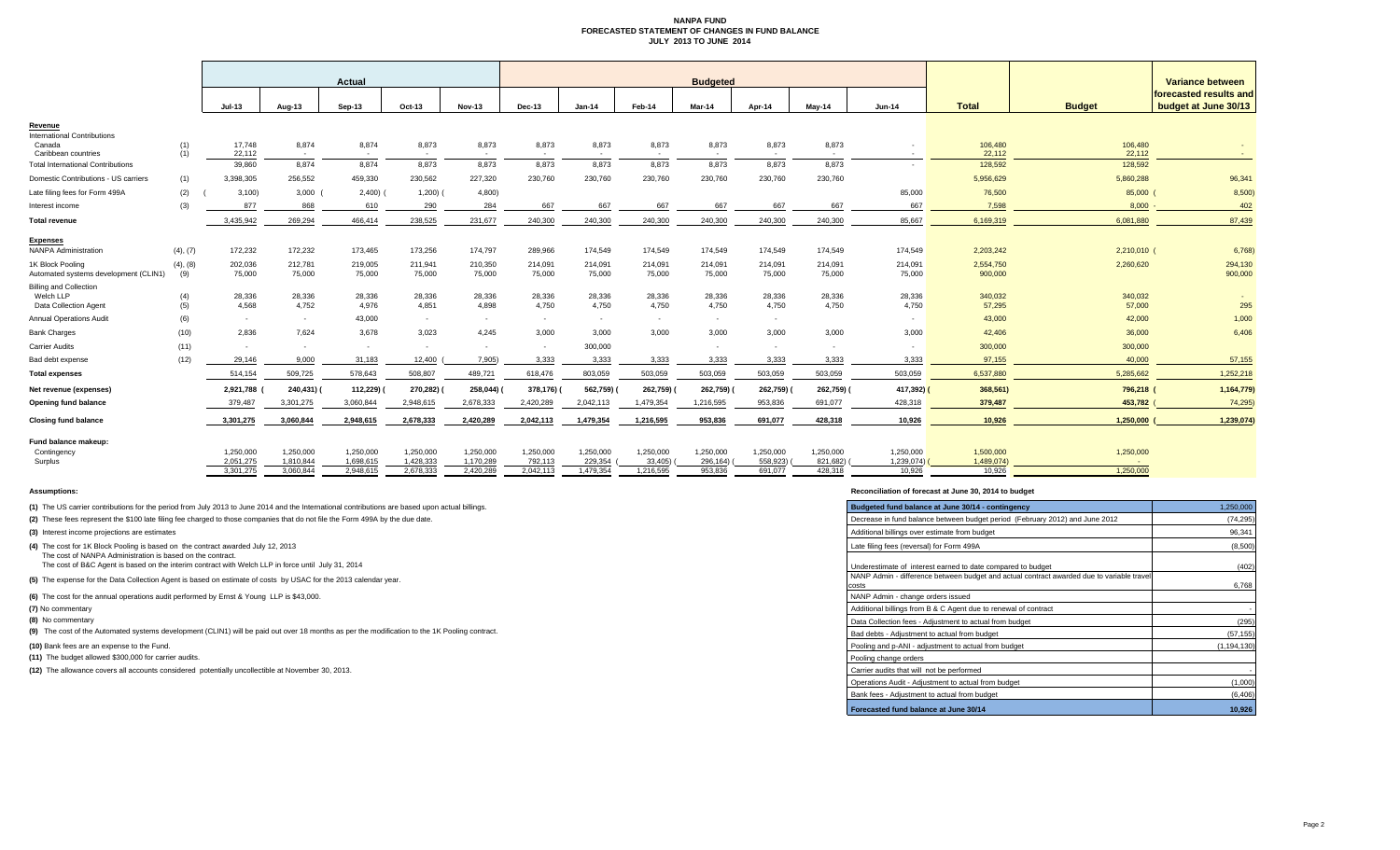#### **CURRENT AND FORECASTED LIABILITIES**

|                                                              |               |                      | Current                  |                          |               |         |         |               |         |  |
|--------------------------------------------------------------|---------------|----------------------|--------------------------|--------------------------|---------------|---------|---------|---------------|---------|--|
|                                                              |               |                      | <b>Nov-13</b>            | Dec-13                   | <b>Jan-14</b> | Feb-14  | Mar-14  | <b>Apr-14</b> | May-14  |  |
| NEUSTAR - NANPA Administration contract                      |               |                      | 174,797                  | 174,550                  | 174,550       | 174,549 | 174,549 | 174,549       | 174,549 |  |
| - Payment authorized by the FCC in November                  |               |                      |                          |                          |               |         |         |               |         |  |
| October 2013                                                 | \$<br>173,256 |                      |                          |                          |               |         |         |               |         |  |
|                                                              |               |                      |                          |                          |               |         |         |               |         |  |
| - Authorization by the FCC has not been received for payment |               |                      |                          |                          |               |         |         |               |         |  |
| November 2013                                                |               | \$<br>174,797        |                          |                          |               |         |         |               |         |  |
|                                                              |               |                      |                          |                          |               |         |         |               |         |  |
| <b>NEUSTAR - Block Pooling and CLIN</b>                      |               |                      | 285,350                  | 289,091                  | 289,091       | 289,091 | 289,091 | 289,091       | 289,091 |  |
| - Payment authorized by the FCC in November<br>October 2013  | \$            |                      |                          |                          |               |         |         |               |         |  |
|                                                              | 286,941       |                      |                          |                          |               |         |         |               |         |  |
| - Authorization by the FCC has not been received for payment |               |                      |                          |                          |               |         |         |               |         |  |
| November 2013                                                |               | 285,350<br>\$        |                          |                          |               |         |         |               |         |  |
|                                                              |               |                      |                          |                          |               |         |         |               |         |  |
| Welch LLP - Billing & Collection Agent                       |               |                      | 28,336                   | 28,336                   | 28,336        | 28,336  | 28,336  | 28,336        | 28,336  |  |
| - Payment authorized by the FCC in November                  |               |                      |                          |                          |               |         |         |               |         |  |
| October 2013                                                 | \$<br>28,336  |                      |                          |                          |               |         |         |               |         |  |
|                                                              |               |                      |                          |                          |               |         |         |               |         |  |
| - Authorization by the FCC has not been received for payment |               |                      |                          |                          |               |         |         |               |         |  |
| November 2013                                                |               | 28,336<br>\$         |                          |                          |               |         |         |               |         |  |
|                                                              |               |                      |                          |                          |               |         |         |               |         |  |
|                                                              |               |                      |                          |                          |               |         |         |               |         |  |
| <b>USAC - Data Collection Agent</b>                          |               |                      | 10,565                   | 4,750                    | 4,750         | 4,750   | 4,750   | 4,750         | 4,750   |  |
| - Authorization by the FCC has not been received for payment |               |                      |                          |                          |               |         |         |               |         |  |
| November 2013<br>October 2013                                |               | 4,898<br>\$<br>5,667 |                          |                          |               |         |         |               |         |  |
|                                                              |               | \$<br>10,565         |                          |                          |               |         |         |               |         |  |
| <b>Carrier audits</b>                                        |               |                      | $\overline{\phantom{a}}$ | $\overline{\phantom{a}}$ | 300,000       |         |         |               |         |  |
|                                                              |               |                      |                          |                          |               |         |         |               |         |  |
| Ernst & Young LLP- Annual operations audit                   |               |                      | 43,000                   |                          |               |         |         |               |         |  |
| -Authorization by the FCC has not been received for payment  |               |                      |                          |                          |               |         |         |               |         |  |
| Audit fee accrual for the 2012/2013 fiscal audit             |               | 43,000<br>\$         |                          |                          |               |         |         |               |         |  |
|                                                              |               |                      |                          |                          |               |         |         |               |         |  |
|                                                              |               |                      |                          |                          |               |         |         |               |         |  |
| <b>Bank Fees</b>                                             |               |                      |                          |                          |               |         |         |               |         |  |
|                                                              |               |                      |                          | 3,000                    | 3,000         | 3,000   | 3,000   | 3,000         | 3,000   |  |
|                                                              |               |                      |                          |                          |               |         |         |               |         |  |

**Total** 542,048 499,727 799,727 499,726 499,726 499,726 499,726